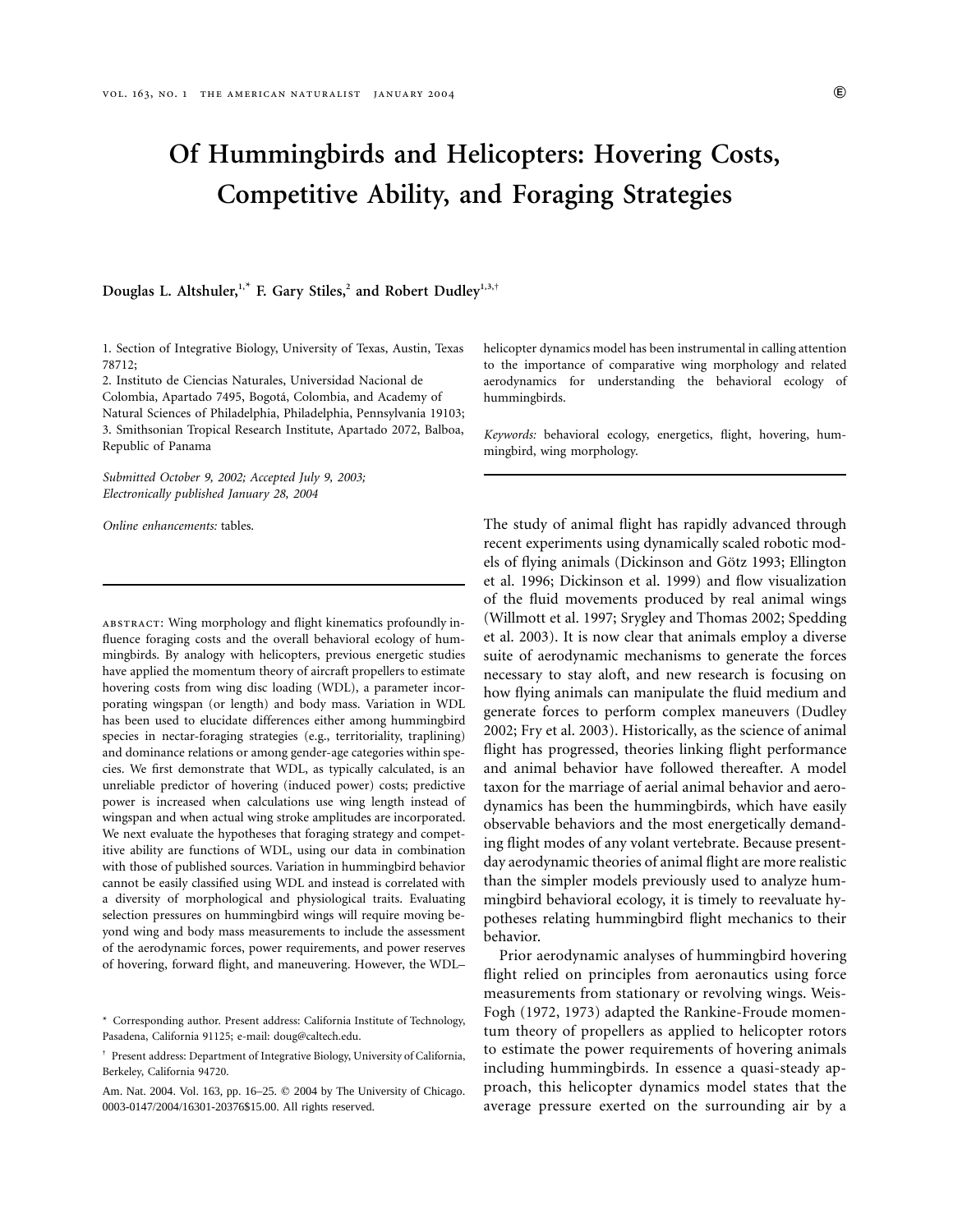hoverer is proportional to its weight and is inversely proportional to the area over which downward momentum is generated by a geometric actuator disc. In animals, the area of the actuator disc is best defined as the horizontal projection of the area swept out by the wings during the wingbeat; in the theory's simplest form, downward airflow induced by the actuator disc is assumed to be of constant magnitude in time and across the disc area (Ellington 1984*a*). For animals the size of hummingbirds, much of the aerodynamic cost of hovering is assumed to be associated with this downward momentum flux (the so-called induced power requirement). The helicopter dynamics model has been used to compare induced power requirements in hummingbirds for which body weight and certain features of wing morphology and kinematics are either known or assumed (Feinsinger and Chaplin 1975; Feinsinger and Colwell 1978; Feinsinger et al. 1979).

Because hovering hummingbirds beat their wings nearly horizontally (Stolpe and Zimmer 1939), the area swept out by the wings can be taken to be the actuator disc in question. The ratio of body weight to this area has been termed wing disc loading, hereafter WDL (Weis-Fogh 1972, 1973). Epting and Casey (1973) introduced WDL to the hummingbird literature and defined the actuator disc area as  $\pi (b/2)^2$ , where *b* is the wingspan. This definition explicitly assumes that the wings rotate about a point in the center of the body and that each wing flaps through a stroke amplitude of 180°. A definition of WDL conforming to the above criteria has been repeatedly used as a surrogate measure for induced power requirements in hovering (Epting and Casey 1973; Feinsinger and Chaplin 1975; Feinsinger and Colwell 1978; Feinsinger et al. 1979; Epting 1980; Carpenter et al. 1993*b*). However, this model contains several uncorroborated assumptions. One potential problem is that wingspan is usually estimated from the regression of Greenewalt (1975) relating this parameter to the chord of the closed (folded) wing *f* (a standard ornithological measure sometimes called "wing length," available for many species from the literature), rather than actually measuring wingspan directly. This approach eliminates species-, sex-, and age-specific variation due to differences in wing proportions (Stiles 1995). Because the wings rotate about the shoulder joints rather than about a single body midpoint, a true measure of wing length would be a more accurate estimate of disc radius than using wingspan for disc diameter. With respect to wingbeat kinematics, the stroke amplitude is often much less than 180° (Chai and Dudley 1995; Chai and Millard 1997). Thus the usual calculation of WDL will tend to overestimate the area of the actuator disc and underestimate the true WDL and induced power requirements.

Here we first illustrate how the predictive power of the helicopter model for induced power requirements of hummingbirds is increased as more detailed morphological and kinematic data are incorporated. Values for different methods of calculating WDL are compared to estimates of induced power according to the vortex model of Ellington (1984*a*, 1984*b*). The morphological quantities required for Ellington's model include body mass, wing length, wing area, distribution of wing area along wing length, and aspect ratio of the wings. Kinematic parameters include stroke amplitude, wingbeat frequency, stroke plane angle, and angular velocity and acceleration of the wing assuming simple harmonic motion. Air density, which varies systematically with elevation, is also an integral physical parameter of the model.

Features of hummingbird behavior that have been investigated using the helicopter model of hovering costs include competitive ability and foraging strategy. With respect to the former, the major hypothesis is that dominant individuals will have higher WDL than subordinates (Feinsinger and Chaplin 1975; Feinsinger and Colwell 1978; Feinsinger et al. 1979). Dominance was proposed to correlate positively with WDL and/or inversely to wing length, under the assumption that maneuverability in general and turning speed and angular acceleration specifically should increase as wing size decreases. To evaluate potential links between WDL and competitive ability, we present the results of field observations on competitive interactions among species of hummingbirds along with analysis of previously published data on hummingbird competitive abilities from other authors.

In addition to defending flower clusters or artificial feeders, hummingbirds also engage in another foraging strategy in which the birds "trapline" along a route of smaller patches of undefended flowers (Colwell 1973; Feinsinger and Chaplin 1975; Feinsinger 1976; Feinsinger and Colwell 1978; Stiles and Wolf 1979; Tiebout 1991; Sazima et al. 1995; Garrison and Gass 1999). Feinsinger and Chaplin (1975) proposed that trapliners would maximize foraging efficiency by having low WDL and concomitantly reduced power requirements (Epting 1980), thus yielding more efficient nectar extraction from flowers while hovering. More territorial species and gender or age subclasses, in contrast, could increase foraging efficiency by defending clumped flowers for their exclusive use, thus avoiding nectar loss to competitors (sensu Gill 1978). Selection for efficient hovering would therefore be relaxed, and these territorial birds might instead be under selective pressure to increase the speed and maneuverability of flight, the better to chase intruders. Hence, higher WDL should characterize territorial hummingbirds relative to trapliners. Here, we reexamine this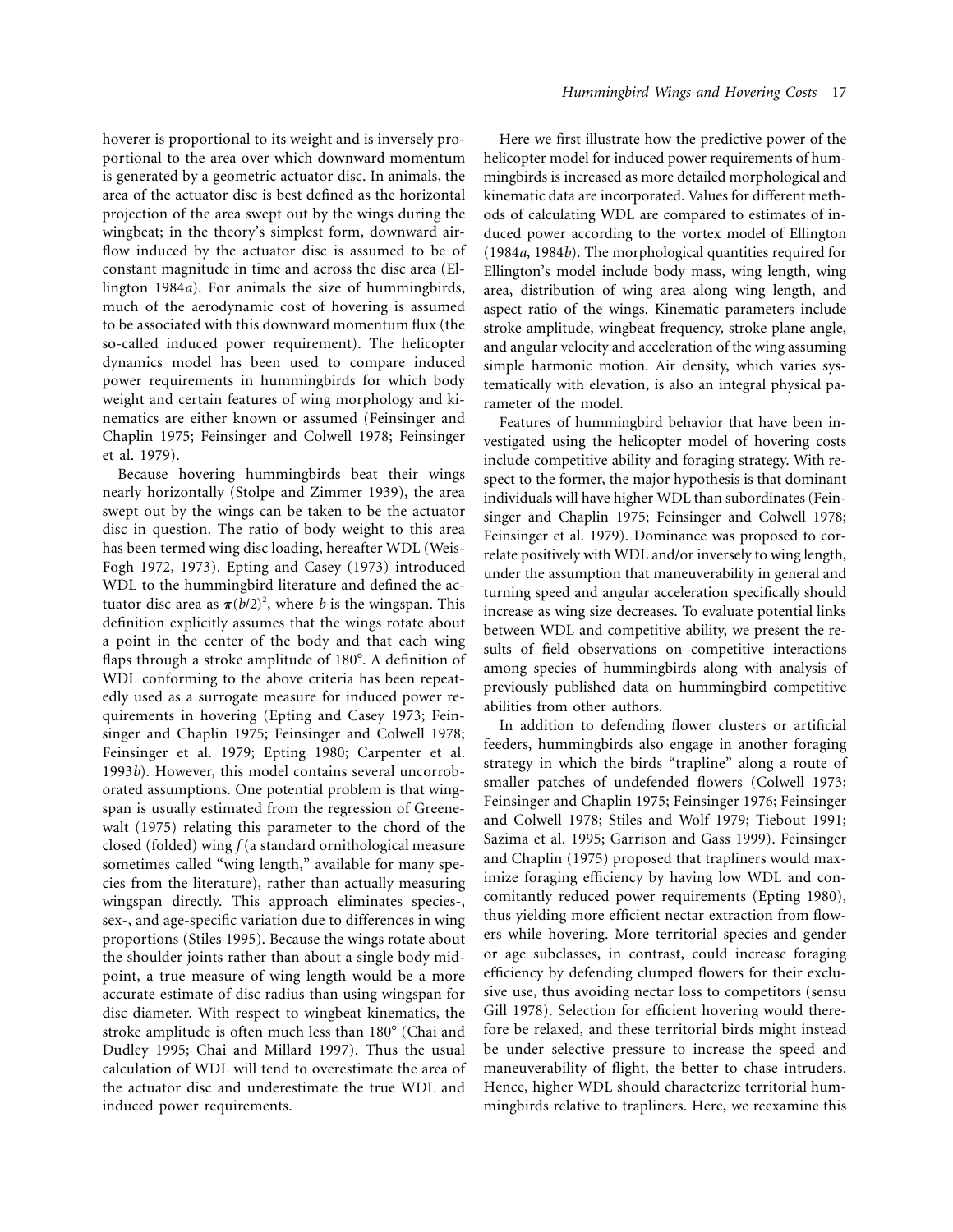| Variable<br>and Sex | Selasphorus<br>rufus |          | <i>Thalurania</i><br>furcata |            | Phaethornis<br>koepckeae |                  |
|---------------------|----------------------|----------|------------------------------|------------|--------------------------|------------------|
|                     | $R^2$                | P        | $R^2$                        | P          | $R^2$                    | $\boldsymbol{P}$ |
| $P_{w}:$            |                      |          |                              |            |                          |                  |
| Females             | .361                 | .0232    | .639                         | $.0097*$   | .387                     | .3915            |
| Males               | .480                 | .0263    | .148                         | .2435      | .007                     | .8176            |
| $WDLb$ :            |                      |          |                              |            |                          |                  |
| Females             | .242                 | .0742    | .855                         | $.0004*$   | .058                     | .6022            |
| Males               | .506                 | .0211    | .034                         | .5875      | .037                     | .5948            |
| $WDLf$ :            |                      |          |                              |            |                          |                  |
| Females             | .353                 | .0250    | .819                         | $.0004*$   | .039                     | .6730            |
| Males               | .554                 | .0136    | .014                         | .7328      | .011                     | .7725            |
| $WDLD$ :            |                      |          |                              |            |                          |                  |
| Females             | .682                 | $.0003*$ | .940                         | $< 0.001*$ | .226                     | .2810            |
| Males               | .632                 | $.0060*$ | .263                         | .1068      | .004                     | .8648            |
| $WDLa$ :            |                      |          |                              |            |                          |                  |
| Females             | .701                 | $.0002*$ | .994                         | $< .0001*$ | .268                     | .2343            |
| Males               | .762                 | $.0010*$ | .935                         | $< .0001*$ | .452                     | .0331            |

**Table 1:** Regression coefficients and probability values for regressions between loading values and body mass–specific induced power requirements of three species of hummingbirds

Note: Significant  $\alpha$  levels were determined with sequential Bonferroni correction (Rice 1989).  $WDL =$  wing disc loading.

\* Significant after Bonferroni correction.

hypothesis using additional published data on foraging behavior of hummingbirds.

## **Morphology and the Costs of Hovering**

#### *Induced Power Estimation*

We examined the connection between WDL and the power costs of hovering using 10 male and 14 female rufous hummingbirds (*Selasphorus rufus*), nine female and 11 male fork-tailed woodnymphs (*Thalurania furcata*), and seven female and 10 male Koepcke's hermits (*Phaethornis koepckeae*). These birds were captured using mist nets or feeder traps in Colorado and southeast Peru and were subsequently tested for flight performance. Immediately upon capture, body masses were measured using a digital balance (Acculab PP2060D), and for each bird the folded wing chord and the wingspan were measured to the nearest 0.5 mm. An image of the wing was recorded by holding the left wing of each bird against graph paper and then filming the stationary wing with a handheld video camera (Sony Video 8XR CCD-TRV16). Still images were digitized from video film using Adobe Premiere (version 5.0.1) and were imported into NIH Image (version 1.6.2) for subsequent analysis. Scale within images was set using known linear distances on the filmed graph. Wing length (*R*) was first measured from the wing outline, and spanwise wing chords were then determined at 1-pixel intervals using the plot profile function of NIH Image. Total wing area (*S*;

for both wings) was then calculated as the sum of the areas of each wing strip, defined as the wing chord (in millimeters) multiplied by the width (in millimeters) of each pixel.

Flight trials were carried out in a chamber (0.45  $m \times 0.45$  m  $\times 0.9$  m) large enough to avoid boundary effects. The wingbeat kinematics of hovering birds were filmed using a Sony Video 8 CCD-TR44 focused on a mirror oriented at 45° above the flight chamber to obtain horizontal projections of wing motions. The camera recorded flight sequences at 60 Hz with a 1/4,000 shutter speed. Frame-by-frame analysis of video films allowed measurement of the stroke amplitude of the wings and the wingbeat frequency. Wingbeat frequency was calculated using the interaction frequency between the wing stroke cycle and the camera filming rate (Chai and Dudley 1996). Wing stroke amplitude was measured from extreme wing positions within the wingbeat using a protractor held against a flat video screen. Wingbeat kinematics, physical properties of local air, and morphological characteristics of each bird were then used to calculate body mass–specific induced power output (Ellington 1984*b*; Wells 1993). Further details of these methods for hummingbirds are given by Chai and Dudley (1996).

Load estimates for flying animals consist of ratios of the body weight (body mass  $\times$  gravity) to the relevant projection of the wings in the horizontal plane. The simplest estimate, wing loading  $P_w$ , uses the area of both wings *S* as the denominator and thus assumes nothing about wing movement. We compared values of  $P_w$  to four estimates of WDL that vary in how the actuator disc is calculated:  $WDL<sub>p</sub>$  using wingspan *b* from the Greenewalt (1975) regression of this variable on the measured chord of the folded wing  $f$ ; WDL<sub>b</sub>, using the measured wingspan  $b$ ; and WDL<sub>R</sub>, using the measured wing length *R*. In each of these calculations, we assumed stroke amplitude of 180°. Our final estimate,  $WDL<sub>A</sub>$ , employs a kinematically based version of the actuator disc, defined as the measured stroke amplitude of the wings multiplied by the measured wing length squared (Ellington 1984*a*). This final derivation represents the actual area swept out by the wings and is thus the most accurate measure of the actuator disc area (Ellington 1984*a*). The explanatory power of  $P_w$  and the different definitions for WDL was assessed using regressions of the induced power costs against the five values of loading.

#### *Predicting Induced Power Requirements from WDL*

For both genders of all three species, the coefficients of determination were maximal with the inclusion of both wing length and wing stroke amplitude in the  $WDL<sub>A</sub>$  model (table 1). Relative to  $WDL<sub>R</sub>$ , the increase in predictive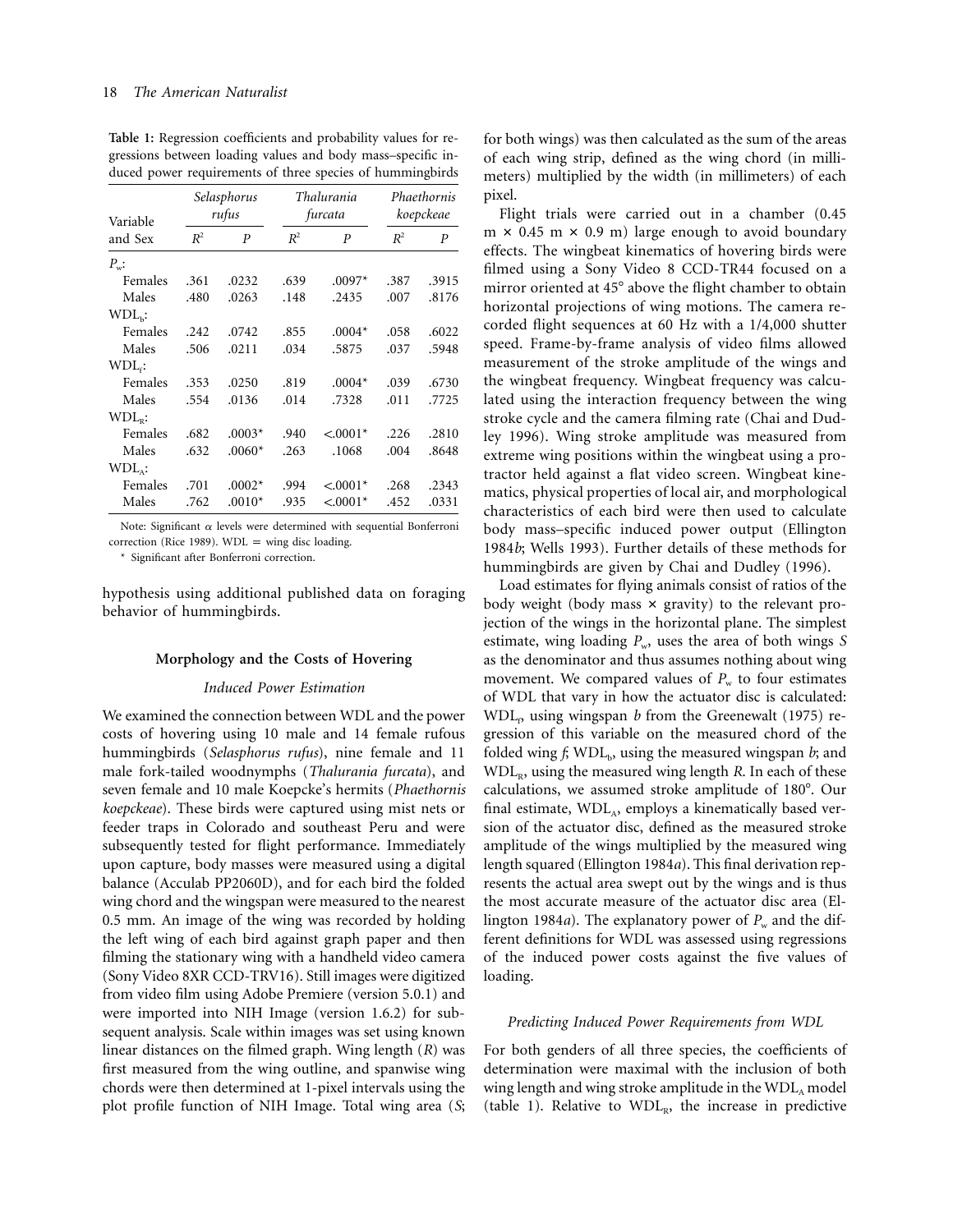power obtained by incorporating stroke amplitude was considerable for males but relatively modest for females. Induced power requirements were significantly correlated with all of the loading models for females of *T. furcata* and were not significant for any of the models for both genders of *P. koepckeae*. WDL<sub>f</sub> and WDL<sub>b</sub> performed poorly relative to  $WDL<sub>R</sub>$  in most cases and to  $WDL<sub>A</sub>$  in all cases, indicating that wingspan, however calculated, is inferior to wing length for calculating the actuator disc area and for predicting induced power. Appreciable error is incurred by assuming that the wings rotate about the geometric center of the body rather than about the shoulder joints and by assuming a wing stroke amplitude of 180°. The simplest metric for comparison is the wing loading  $P_w$ , which makes no assumption concerning the axis of rotation or the stroke amplitude of the wings; its ability to explain variation in induced power costs is comparable to that of  $\mathrm{WDL}_b$  and  $\mathrm{WDL}_f$ .

#### **Competitive Ability**

#### *Assessing Dominance*

Because many hummingbird species hold and defend territories, it is relatively easy to observe competitive encounters between pairs of con- or heterospecifics as birds compete for flower or feeder access. In a typical scenario, one hummingbird will perch while observing a cluster of flowers or a feeder. As invaders attempt to feed from this territory, the holder will chase the intruder away. In a variation on this theme, a vagrant hummingbird may notice another hummingbird feeding from a patch and attempt to chase off the second bird to free up the patch. By observing these and other behaviors, dominant and subordinate individuals can be identified as the chaser and the chased, respectively. Such observations have been used to study interspecific competition and community structure in many hummingbird communities (Feinsinger 1976; DesGranges 1978; Kodric-Brown and Brown 1978; Kuban and Neill 1980; Feinsinger et al. 1985).

Of the species-rich hummingbird communities in the tropics, three have been studied intensively with respect to interspecific competition: the cloudforest of Monteverde in Costa Rica (Feinsinger 1976), the Volcan de Colima in Mexico (DesGranges 1978), and the islands of Trinidad and Tobago (Feinsinger et al. 1985). From observations of numerous chases and other competitive interactions over the course of many months, large records of aggressive interactions with clear winners and losers were assembled and are presented in the form of dominance matrices from which the intensity of reciprocal competitive interactions can be gauged.

We have studied tropical hummingbird communities

along an elevational gradient in southeast Peru in the Departments of Cusco and Madre de Dios between December 1998 and October 1999. Nine sites were visited, spanning an elevational range from 400 to 4,300 m. Over the course of the study, we spent 510 h in formal observations of focal flower patches, with each observation period lasting 1 h. In addition, we recorded the outcomes of aggressive encounters that were casually observed as we were engaged in other field activities. In total, we recorded 469 chases within and among 29 species at seven of the study sites, but most of the chases (401) were between conspecifics (appendix table A1, available in the online edition of the *American Naturalist*). Of the intraspecific chases, most of these were between individuals of *Heliodoxa leadbeateri*, and in many cases it was also possible to distinguish males and females of this highly aggressive species.

#### *Does Dominance Correlate with WDL?*

To test the hypothesis that birds with high WDL are competitively dominant to birds with lower WDL, we compared the WDL values of species that consistently either won or lost in pairwise interactions from the studies in Costa Rica, Mexico, and Trinidad and Tobago, as well as from our own study in Peru. We define dominance as success in more than 70% of pairwise interactions, regardless of the number of interactions for any given pair. Although this criterion treats all pairwise interactions equally, including those in which only one chase was observed, this method does not bias the results with respect to the hypothesis being tested.

Values for  $WDL<sub>f</sub>$  for the species from Costa Rica, Mexico, and Trinidad and Tobago were available from the original articles (Feinsinger 1976; DesGranges 1978; Feinsinger et al. 1985). We also collected morphological and kinematic data for the species in our Peruvian study. Hummingbirds were captured in mist nets, measured immediately, filmed in the flight chamber, banded, and then released. The protocols for measuring morphology, filming free flight, and acquiring kinematic data were the same as for hummingbirds in Colorado. Values for  $WDL<sub>A</sub>$  as well as the elevational sites at which the species were encountered are given in table 2, available in the online edition of the *American Naturalist*. These values are species averages including morphological and kinematic data for what in some species is a broad elevational range. Elevation-specific values for  $WDL<sub>A</sub>$  are available upon request.

The WDL values for interspecific species pairs in which one of the species consistently won are plotted in figure 1. If the hypothesis that competitively dominant birds had higher WDL than subordinate birds were supported, then the points in the graphs would tend to fall in the shaded triangle. No such pattern was detected for any of the com-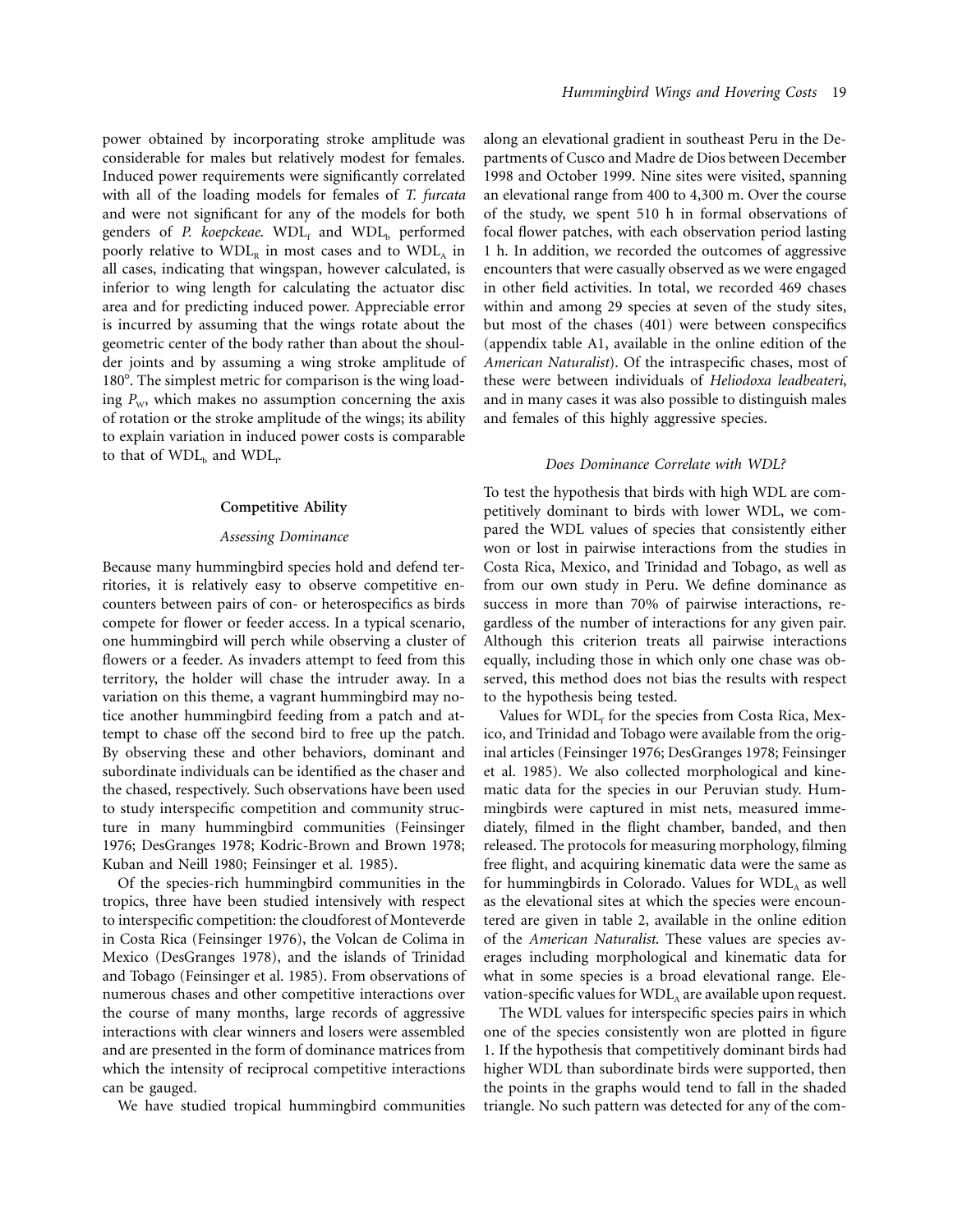

Figure 1: Wing disc loading (WDL) values for species pairwise interactions in which one species (winner) consistently dominated another species (loser). The hypothesis that dominant species have higher WDL than subordinate species would be supported if all or most of the data fell in the shaded region. This hypothesis was not supported with the data from Costa Rica (*A*), Trinidad and Tabogo (*B*), or Mexico (*C*), in which WDL was calculated from the folded wing chord. The hypothesis was also unsupported when WDL was calculated using measured kinematics and wing length for Peruvian hummingbirds (*D*).

munities studied thus far. The communities in Monteverde, Costa Rica ( $y = -0.138x + 0.037$ ,  $R^2 = 0.097$ , *P* > .1), and Trinidad and Tobago ( $y = -0.086x + 0.037$ ,  $R^2 = 0.016$ ,  $P > .5$ ) actually had a slight tendency for birds with lower  $WDL<sub>f</sub>$  to be dominant, but the regression model explained little of the variation observed in competitive dominance. The community in Volcan de Colima, Mexico, exhibited no relationship between  $WDL<sub>f</sub>$  of the dominant

and subordinate species ( $y = 0.0260x + 0.035$ ,  $R^2 =$ 0.001,  $P > .8$ ).

Data for competitive interactions across the elevational gradient in Peru are plotted in figure 1*D*. Values for WDLA represent site-specific means for the dominant or subordinate species, and no species pairs were observed to compete at more than one site. Unlike the hummingbird communities studied thus far, these data ex-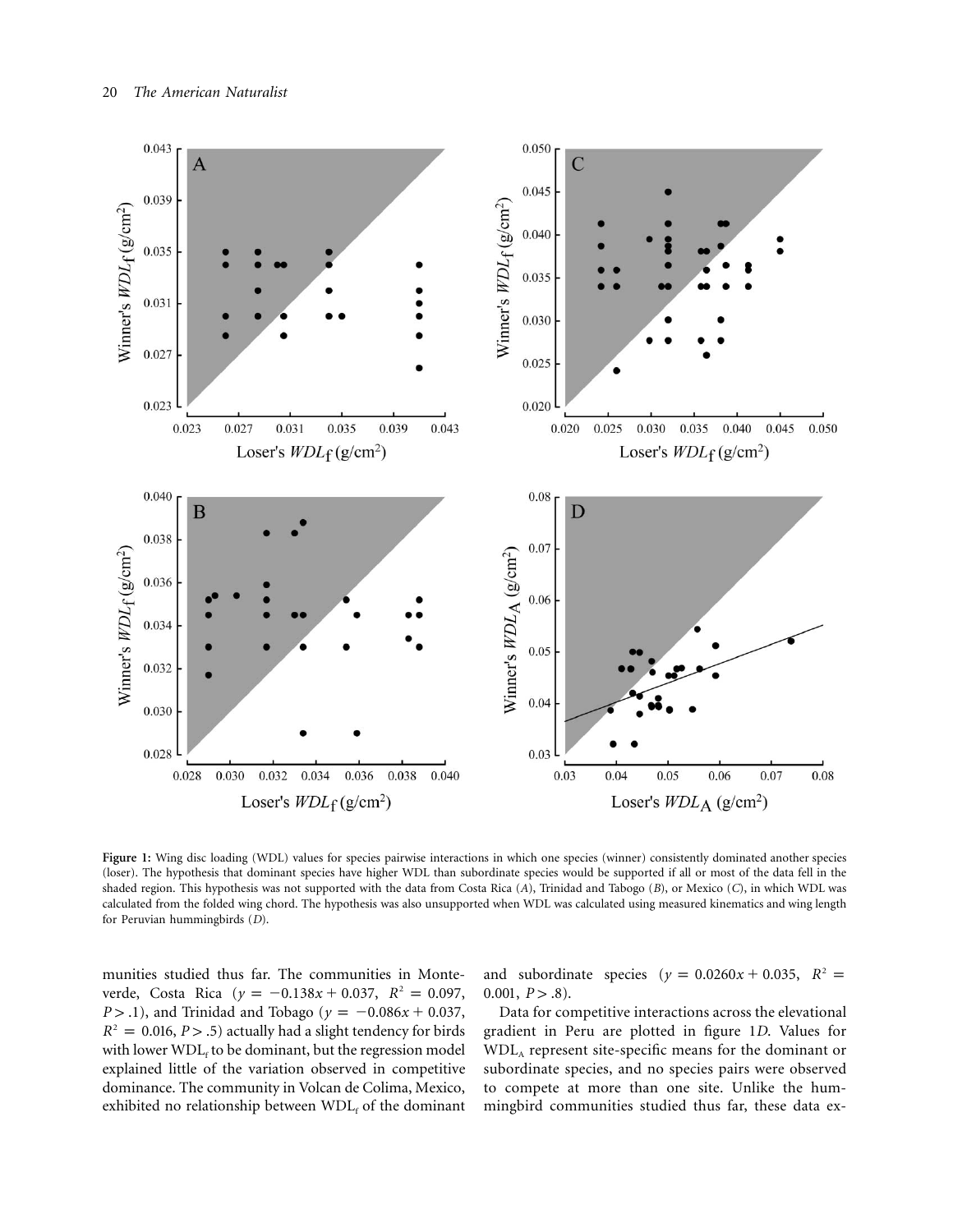

Figure 2: The mean wing disc loading (WDL<sub>t</sub>) values for territorial and traplining hummingbirds. Bars are standard errors about the mean, and sample sizes are given above.

hibit a significant pattern between WDL and competitive ability  $(y = -0.374x + 0.025, R^2 = 0.227, P < .01)$ . However, this is the opposite pattern than predicted because the slope is  $\lt 1$  and the majority of the points fall outside the shaded triangle. These results indicate that losers have a consistently higher  $WDL<sub>a</sub>$  than the winners. This result is robust and remains significant using each of the formulas for calculating either WDL or wing loading (all  $P < .05$ ).

# **Foraging Strategies**

Besides holding and defending territories, hummingbirds also frequently feed from undefended flowers and "trapline" among dispersed individual flowers or small clusters of them. The major hypothesis is that territorial species have high WDL and traplining species have low WDL, corresponding to high and low power requirements for flight, respectively (Feinsinger and Chaplin 1975). Observations of foraging behavior and classification of hummingbird species into territorial and traplining guilds have been made at the communities of Monteverde in Costa Rica (Feinsinger 1976) and the Volcan de Colima in Mexico (DesGranges 1978).

The foraging behavior of Monteverde hummingbirds has been evaluated in two articles, with slight differences in behavioral classification (Feinsinger 1976; Feinsinger and Colwell 1978). Here we restrict our analysis to the resident Monteverde community for species that are unequivocally classified as either territorial or traplining in these prior studies. Under such criteria, territorial hummingbirds in the community are made up of males and females of *Amazilia saucerottei*, *Amazilia tzacatl*, *Hylocharis eliciae*, and *Philodice bryantae* and males of *Lampornis calolaema*. Traplining hummingbirds include males of *Chlorostilbon canivetii* and females of *Heliomaster constantii*. Values for  $WDL<sub>f</sub>$  of these hummingbirds at Monteverde are given in Feinsinger and Chaplin (1975). Hummingbirds of the Volcan de Colima community in Mexico were observed over eight months in five habitats (DesGranges 1978). Some taxa that occurred in multiple habitats switched foraging strategies as the species assemblage also varied among habitats. Values for  $WDL<sub>f</sub>$  of hummingbirds at the site were also presented by DesGranges (1978).

Mean values of  $WDL<sub>f</sub>$  for territorial and traplining hummingbirds at Monteverde and at the five habitats of Volcan de Colima are presented in figure 2. Overall, the  $WDL_f$ values for territorial and traplining hummingbirds are very similar. These data were analyzed with a two-way ANOVA. The two independent variables were foraging behavior (territorial vs. traplining) and site, whereas  $WDL<sub>f</sub>$  was the dependent variable. None of the model terms were significant (all  $P > .7$ ). Furthermore, the null hypothesis of no difference between values of  $WDL<sub>f</sub>$  for hummingbirds employing different foraging strategies was not rejected when the data sets from Costa Rica and Mexico were tested separately (all  $P > .15$ ) and when each species was included only once in the analysis  $(P > .5)$ .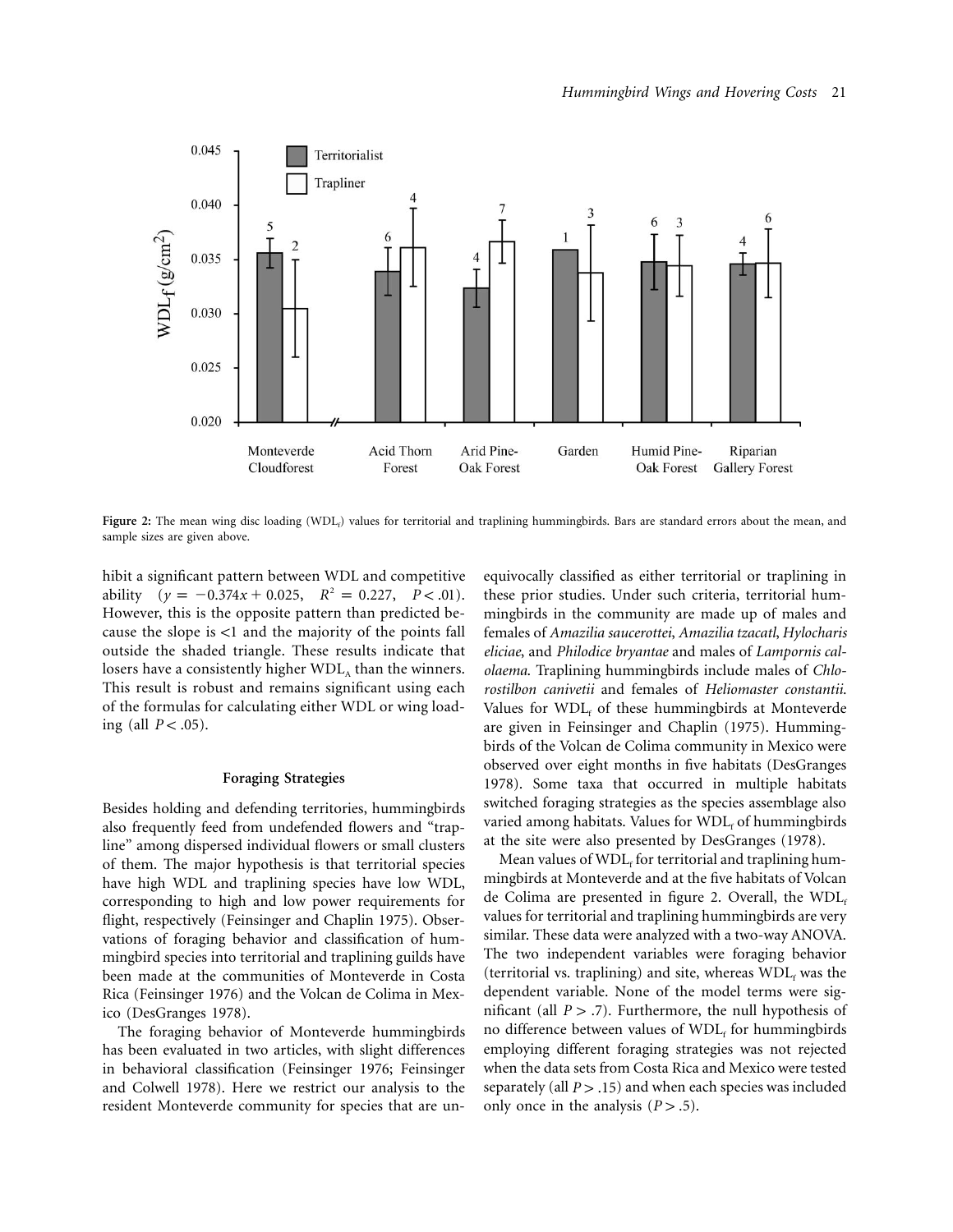#### **Discussion**

We have shown that wing disc loading (WDL) is an unreliable predictor of induced power costs but functions best when measured wing lengths and actual stroke amplitudes are used to calculate the area of the actuator disc. Use of wingspan or folded wing chord significantly reduces the predictive power of WDL calculations and weakens conclusions regarding hovering costs. The comparative value of wing disc loading so calculated  $(WDL<sub>f</sub>)$  is further compromised because the relationship between folded wing chord and wing length is not constant across sexage categories either within or among species; wings vary in relative proportions as well as in length (F. G. Stiles, unpublished data). Two major hypotheses relating WDL to hummingbird behavior were tested, and the available data were found to support neither one. No evidence was found to suggest either that high WDL confers a competitive advantage or that territorial hummingbirds have higher WDL than do traplining hummingbirds.

A central tenet of the WDL-helicopter hypothesis it that high WDL increases maneuverability and competitive advantage (Feinsinger and Chaplin 1975; Feinsinger and Colwell 1978; Feinsinger et al. 1979). However, maneuverability refers to diverse aspects of torsional and axial agility. It can be generally defined as the ability to change the speed and direction of movement (Dudley 2002) and sometimes is specifically defined as the minimum turning radius without loss of momentum (Norberg 1994). However, under this more specific definition, maneuverability actually decreases with high wing loading because larger wings are required to generate aerodynamic forces during the slow flight of turns if stalling is to be prevented (Norberg 1994). Similarly, some components of axial agility in vertical load lifting and horizontal forward flight for hummingbirds also increase with decreasing WDL (Chai et al. 1997, 1999), although axial acceleration performance has not been evaluated. Experimental data for torsional agility in hummingbirds is also lacking, but the dependence on WDL is likely to be context specific. For example, acceleration for roll in bats is negatively correlated with wing loading during slow flight speeds but is positively correlated with this parameter during high flight speeds (Norberg 1994). Thus much available data suggest that hummingbird maneuverability is enhanced at lower WDL, but the links between competitive ability and specific aspects of acceleration and torsional agility in particular have not been established.

The best-known and most universal behavioral difference between the genders in hummingbirds is the much stronger territorial behavior of males. Males are more likely to defend rich nectar sources (or feeders) against all other hummingbirds regardless of species or body size, whereas females are more likely to move more widely between poorer sources or to poach nectar furtively from the territories of males (Pitelka 1942; Bené 1946; Stiles 1973; DesGranges 1978; Kodric-Brown and Brown 1978; Carpenter et al. 1993*a*). Hummingbird competitive behavior has been most intensively studied in the species with breeding ranges north of the border regions between the United States and Mexico. These hummingbirds are from the bee clade (sensu Bleiweiss et al. 1997), which are also among the smallest hummingbirds in the family Trochilidae (Schuchmann 1999). Small hummingbirds are atypical because these birds exhibit reversed sexual dimorphism relative to medium- and larger-sized species. In small hummingbirds, the females are larger than males, whereas males of larger hummingbird species are also typically larger than conspecific females, a pattern known as Rensch's rule (Colwell 2000). For all hummingbird taxa distributed north of the border regions between the United States and Mexico, males are smaller and have higher WDL than females (F. G. Stiles, unpublished data). In addition to lower body mass, higher WDL in males is also unusual in tropical hummingbirds, as suggested by the data of Stiles (1995). Thus, the perception that high WDL confers competitive advantage in hummingbirds may have arisen in part because many published observations refer to species in which males have higher WDL due to phylogenetic associations.

Observations of chases illustrate discrete competitive outcome but alone cannot fully classify dominance status among hummingbirds. Because dominant hummingbirds are attempting to defend either feeding or breeding territories, measurements of success in associated pursuits should also be incorporated. With regard to feeding territories, Pimm et al. (1985) introduced an index of hummingbird competition that measures the ability to dominate a preferred habitat, namely a site with an artificial feeder containing high molarity sucrose. Time spent feeding at the high sucrose feeder is then compared to time spent at a low molarity feeding site, enabling speciesspecific values of dominance to be determined. When studying natural flower visitation, flowering patches of different nectar quantity and quality could be substituted for artificial feeders. Dominance at preferred feeders has been used to detect subtle changes in competitive ability according to variable competitor density and information about habitat types (Mitchell 1989; Sandlin 2000*a*, 2000*b*). Use of this or other techniques to discreetly quantify and classify dominance will benefit further study of the link between flight performance and competitive ability.

Similarly for competitive behavior, our analysis of foraging behavior did not reveal a relationship with WDL. However, the distinction between territorial and traplining behavior in hummingbirds is almost certainly an oversim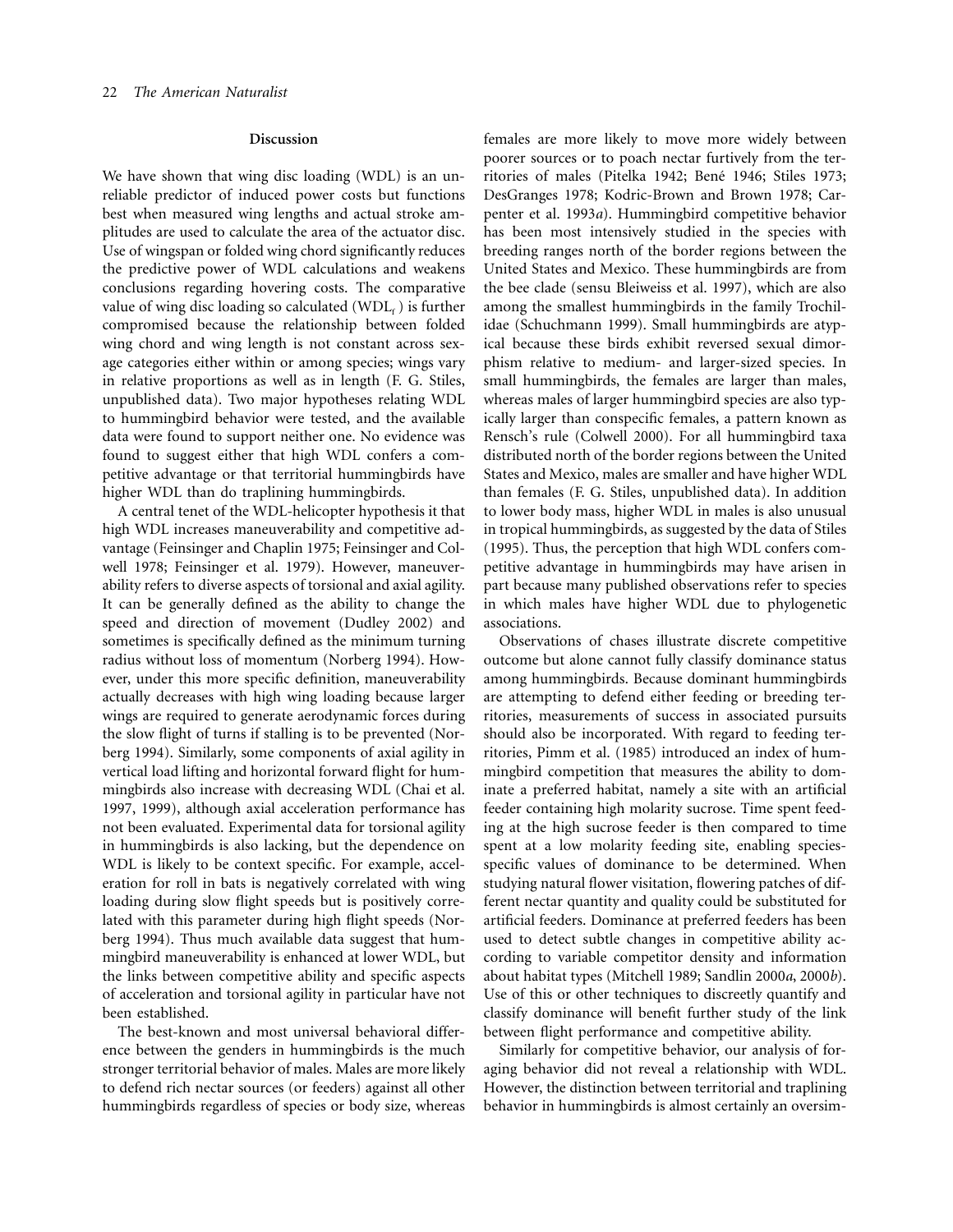plification of actual foraging options. Feinsinger and Colwell (1978) proposed six community roles based on qualitative observations of nectar foraging behavior from multiple sites, which were found to correlate with differences in body size and  $WDL_f$  as well as with bill length and foot size. In addition, insect foraging behavior has been observed to fall into discrete categories that also correlate with morphology (Stiles 1995). The emerging view is that hummingbirds have a menu of foraging options, and the current challenge is to understand what drives particular choices and how hummingbirds are limited to a subset of these options. The quantitative approach to studying hummingbird competitive ability has proven powerful and is likely to also clarify the influence of flight performance on foraging behavior.

Finally, we wish to emphasize that future attempts to link hummingbird behavior with flight performance would benefit from examining these traits in the context of phylogeny. It is now recognized that species cannot be treated as independent and that trait values must be weighted relative to phylogenetic relationship (Felsenstein 1985). A robust molecular phylogeny of the major lineages of hummingbirds is now available (sensu Bleiweiss et al. 1997) along with lower-level coverage within some of the major clades (Gerwin and Zink 1989; Gill and Gerwin 1989; Roy et al. 1997; García-Moreno et al. 1999), and larger analyses should appear shortly.

# **Conclusions**

Despite the obviously close relationship between power requirements and the body weight and wing area of hummingbirds, estimations of WDL do not clearly predict hummingbird hovering costs. Flapping hummingbird wings are more complex and variable than helicopter rotors, and the sole wing metric entering into calculation of WDL (wing length or span) is but one of many parameters that will have to be considered before deeper understanding of hummingbird flight is possible (Altshuler and Dudley 2002). Flapping wings in general cannot be modeled as actuator discs imparting a constant downward pressure impulse but rather are oscillating structures that generate complex vortices and time-dependent fluid flows (van den Berg and Ellington 1997*a*, 1997*b*; Dickinson et al. 1999; Sane and Dickinson 2001, 2002; Spedding et al. 2003). In retrospect, the main contribution of the helicopter-WDL model has been to call attention to the importance of wing morphology and kinematics in understanding hummingbird flight and behavior. Further progress will come from in-depth study of the power requirements and aerodynamic mechanisms used by hummingbird for hovering, forward flight, and maneuvering, in combination with

quantitative measures of foraging and competitive behavior.

#### **Acknowledgments**

We thank an anonymous reviewer for comments on the manuscript. For assistance with fieldwork in Colorado, we thank the Colorado Springs School, P. Baik, C. Evans, A. Gilbert, B. Holmes-Stanciu, O. Starry, and D. Stephens. For assistance with fieldwork in Peru, we thank C. Barber, R. Gibbons, W. Palomino, M. Van Vlaardingen, and R. Yabar. We also gratefully acknowledge the Earthwatch volunteers who made the trip to Peru at their own expense to assist with our research. Funding was provided by grants from the National Science Foundation (IBN-9601089, IBN-9817138, IBN-992155), the Earthwatch Institute, Sigma Xi, and the University of Texas at Austin.

## **Literature Cited**

- Altshuler, D. L., and R. Dudley. 2002. The ecological and evolutionary interface of hummingbird flight physiology. Journal of Experimental Biology 205:2325–2336.
- Bené, F. 1946. The feeding and related behaviors of hummingbirds, with special reference to the black-chin, *Archilochus alexandri*. Memoirs of the Boston Society of Natural History 9:403–481.
- Bleiweiss, R., J. A. W. Kirsch, and J. C. Matheus. 1997. DNA hybridization evidence for the principal lineages of hummingbirds (Aves: Tochilidae). Molecular Biology and Evolution 4:325–343.
- Carpenter, F. L., M. A. Hixon, E. J. Temeles, R. W. Russell, and D. C. Paton. 1993*a*. Exploitative compensation by subordinate age-sex classes of migrant rufous hummingbirds. Behavioral Ecology and Sociobiology 33: 305–312.
- Carpenter, F. L., M. A. Hixon, R. W. Russell, D. C. Paton, and E. J. Temeles. 1993*b*. Interference asymmetries among age-sex classes of rufous hummingbirds during migratory stopovers. Behavioral Ecology and Sociobiology 33:297–304.
- Chai, P., and R. Dudley. 1995. Limits to vertebrate locomotor energetics suggested by hummingbirds hovering in heliox. Nature 377:722–725.
- ———. 1996. Limits to flight energetics of hummingbirds hovering in hypodense and hypoxic gas mixtures. Journal of Experimental Biology 199:2285–2295.
- Chai, P., and D. Millard. 1997. Flight and size constraints: hovering performance of large hummingbirds under maximal loading. Journal of Experimental Biology 200: 2757–2763.
- Chai, P., J. S. C. Chen, and R. Dudley. 1997. Transient hovering performance of hummingbirds under condi-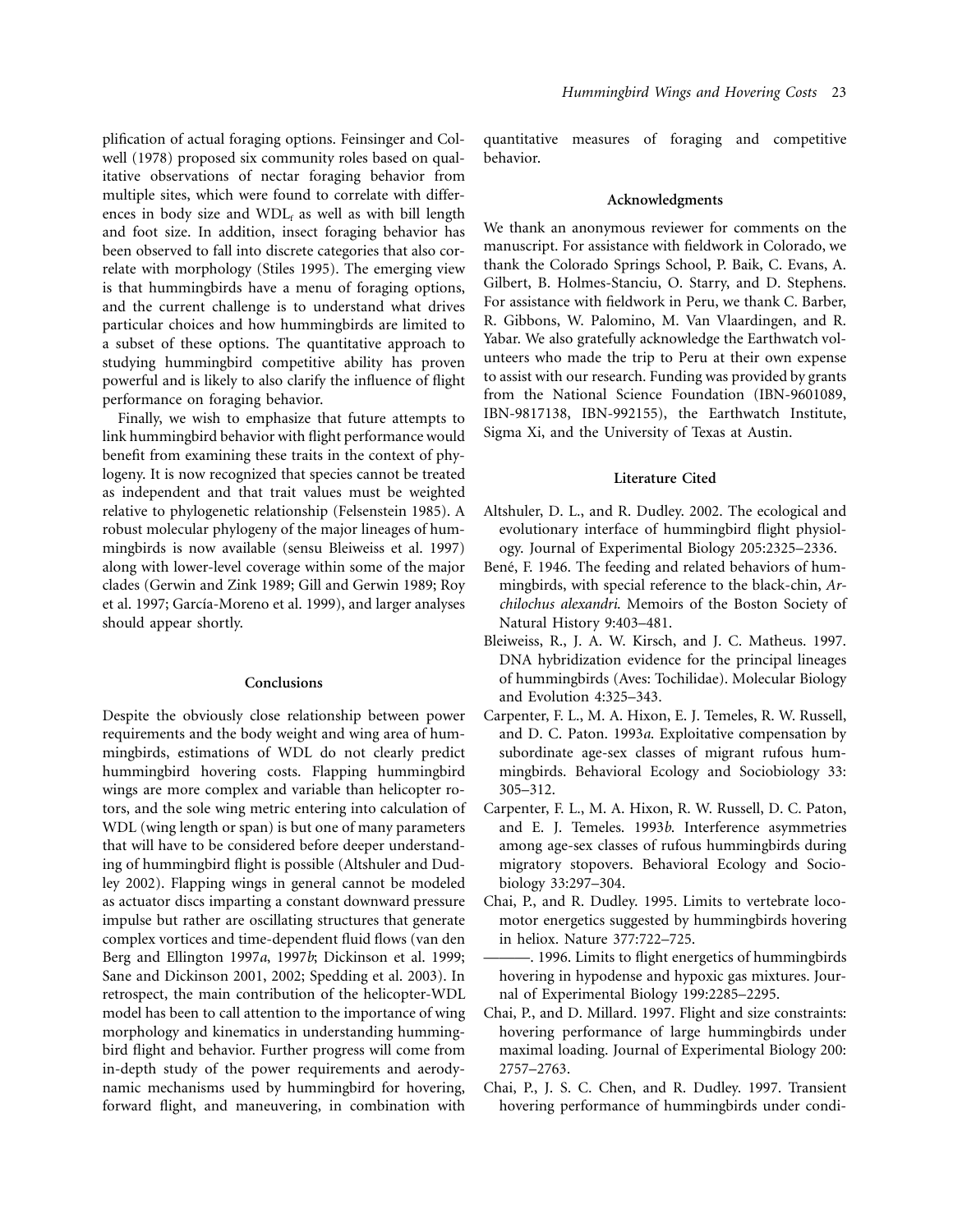tions of maximal loading. Journal of Experimental Biology 200:921–929.

Chai, P., D. L. Altshuler, D. B. Stephens, and M. E. Dillon. 1999. Maximal horizontal flight performance of hummingbirds: effects of body mass and molt. Physiological and Biochemical Zoology 72:145–155.

Colwell, R. K. 1973. Competition and coexistence in a simple tropical community. American Naturalist 107: 737–760.

———. 2000. Rensch's rule crosses the line: convergent allometry of sexual size dimorphism in hummingbirds and flower mites. American Naturalist 156:495–510.

DesGranges, J.-L. 1978. Organization of a tropical nectar feeding bird guild in a variable environment. Living Bird 17:199–236.

Dickinson, M. H., and K. G. Götz. 1993. Unsteady aerodynamic performance of model wings at low Reynolds numbers. Journal of Experimental Biology 174:45–64.

Dickinson, M. H., F.-O. Lehmann, and S. P. Sane. 1999. Wing rotation and the aerodynamic basis of insect flight. Science 284:1954–1960.

Dudley, R. 2002. Mechanisms and implications of animal flight maneuverability. Integrative and Comparative Biology 42:135–140.

Ellington, C. P. 1984*a*. The aerodynamics of hovering insect flight. V. A vortex theory. Philosophical Transactions of the Royal Society of London B 305:115–144.

-. 1984*b*. The aerodynamics of hovering insect flight. VI. Lift and power requirements. Philosophical Transactions of the Royal Society of London B 305:145–181.

Ellington, C. P., C. van den Berg, A. P. Willmott, and A. L. R. Thomas. 1996. Leading-edge vortices in insect flight. Nature 384:626–630.

Epting, R. J. 1980. Functional dependence on the power for hovering on wing disc loading in hummingbirds. Physiological Zoology 53:347–357.

Epting, R. J., and T. M. Casey. 1973. Power output and wing disc loading in hovering hummingbirds. American Naturalist 107:761–765.

Feinsinger, P. 1976. Organization of a tropical guild of nectarivorous birds. Ecological Monographs 46:257– 291.

Feinsinger, P., and S. B. Chaplin. 1975. On the relationship between wing disc loading and foraging strategy in hummingbirds. American Naturalist 109:217–224.

Feinsinger, P., and R. K. Colwell. 1978. Community organization among Neotropical nectar-feeding birds. American Zoologist 18:779–795.

Feinsinger, P., R. K. Colwell, J. Terborgh, and S. B. Chaplin. 1979. Elevation and the morphology, flight energetics, and foraging ecology of tropical hummingbirds. American Naturalist 113:481–497.

Feinsinger, P., L. A. Swarm, and J. A. Wolfe. 1985. Nectar-

feeding birds on Trinidad and Tobago: comparison of diverse and depauperate guilds. Ecological Monographs 55:1–28.

- Felsenstein, J. 1985. Phylogenies and the comparative method. American Naturalist 125:1–15.
- Fry, S. N., R. Sayaman, and M. H. Dickinson. 2003. The aerodynamics of free-flight maneuvers in *Drosophila*. Science 300:495–498.
- García-Moreno, J., P. Arctander, and J. Fjeldså. 1999. Strong diversification at the treeline among Metallura hummingbirds. Auk 116:702–711.

Garrison, J. S. E., and C. L. Gass. 1999. Response of a traplining hummingbird to changes in nectar availability. Behavioral Ecology 10:714–725.

Gerwin, J. A., and R. M. Zink. 1989. Phylogenetic patterns in the genus *Heliodoxa* (Aves, Trochilidae): an allozymic perspective. Wilson Bulletin 101:525–544.

- Gill, F. B. 1978. Proximate costs of competition for nectar. American Zoologist 18:753–763.
- Gill, F. B., and J. A. Gerwin. 1989. Protein relationships among hermit hummingbirds. Proceedings of the Academy of Natural Sciences of Philadelphia 95:412–420.
- Greenewalt, C. H. 1975. The flight of birds. Transactions of the American Philosophical Society 65:1–67.

Kodric-Brown, A., and J. H. Brown. 1978. Influence of economics, interspecific competition, and sexual dimorphism on territoriality of migrant rufous hummingbirds. Ecology 59:285–296.

- Kuban, J. F., and R. L. Neill. 1980. Feeding ecology of hummingbirds in the highlands of the Chisos mountains, Texas. Condor 82:180–185.
- Mitchell, W. A. 1989. Informational constraints on optimally foraging hummingbirds. Oikos 55:145–154.

Norberg, U. M. 1994. Wing design, flight performance, and habitat use in bats. Pages 205–239 *in* P. C. Wainwright and S. M. Reilly, eds. Ecological morphology. University of Chicago Press, Chicago.

Pimm, S. L., M. L. Rosenzweig, and W. Mitchell. 1985. Competition and food selection: field tests of a theory. Ecology 66:798–807.

Pitelka, F. A. 1942. Territoriality and related problems in North American hummingbirds. Condor 44:189–204.

Rice, W. R. 1989. Analyzing tables of statistical tests. Evolution 43:223–225.

Roy, M. S., J. C. Torres-Mura, and F. Hertel. 1997. Evolution and history of hummingbirds (Aves: Trochilidae) from the Juan Fernandez Islands, Chile. Ibis 140:265– 273.

Sandlin, E. A. 2000*a*. Cue use affects resource subdivision among three coexisting hummingbird species. Behavioral Ecology 11:550–559.

———. 2000*b*. Foraging information affects the nature of competitive interactions. Oikos 91:18–28.